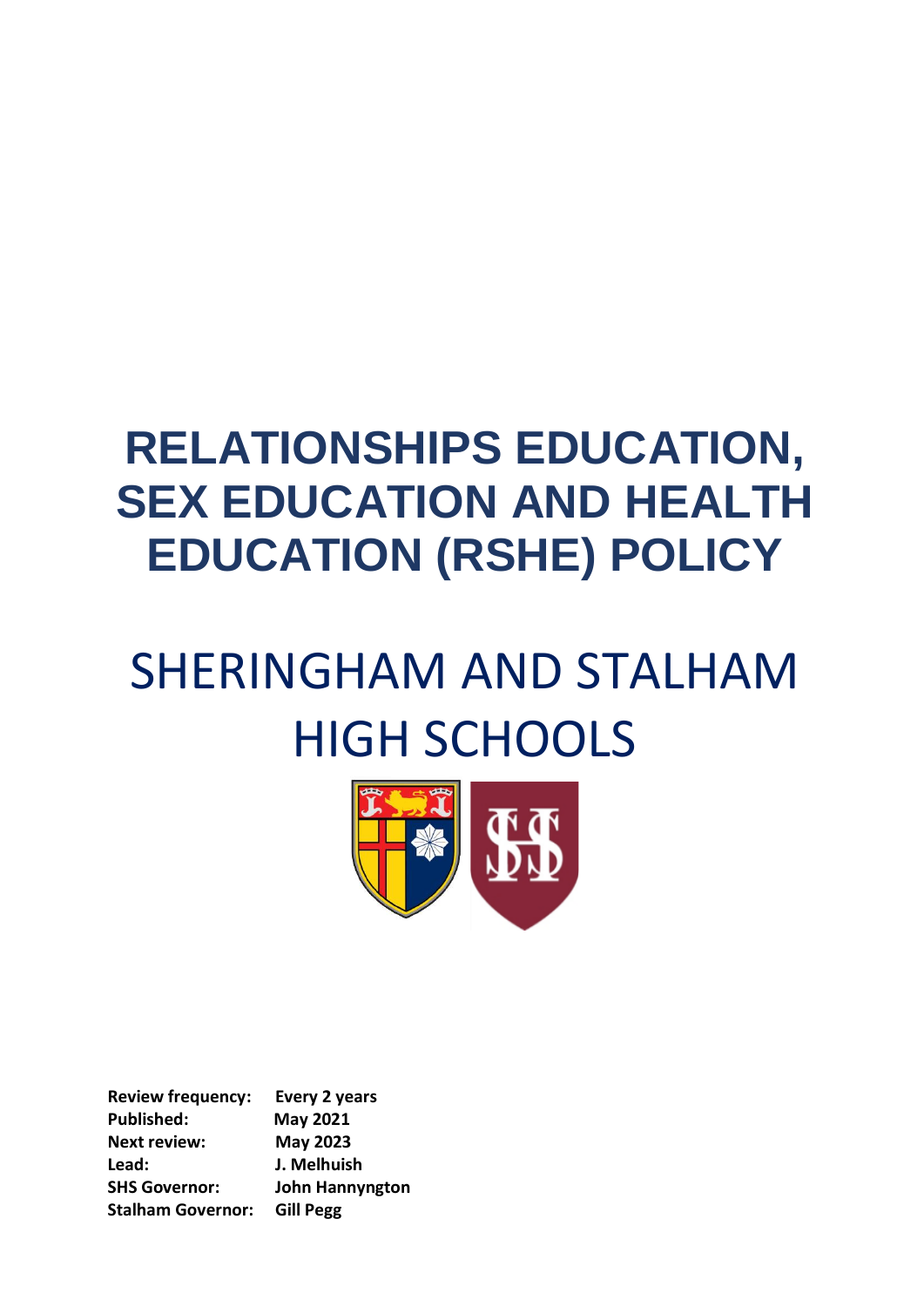# **RELATIONSHIPS EDUCATION, SEX EDUCATION AND HEALTH EDUCATION (RSHE) POLICY**

### **Policy context and rationale**

This relationships, sex and health education policy covers the approach to teaching relationships, sex and health education (RSHE) by Stalham and Sheringham High Schools.

This policy has been subject to thorough consultation with the school community including students, key staff, school governors, including parent governors, Trustees and, where relevant, appropriate members of the wider community such as medical professionals and faith leaders.

Student consultation has ensured that the needs of all students can be met through the delivery of an age and stage appropriate RSHE curriculum that addresses relevant issues in line with current government thinking. Consultation methods have included discussion with current Year 11 students about their past experience of RHSE in their high school career*.* Key needs identified were more regular opportunities to discuss a wider range of topics around RHSE. Students recognised that the current situation with pandemic has meant they have missed out on such opportunities. Student consultation has been used to inform the creation of the school's RSHE curriculum and this policy. We will explore further opportunities to discuss the RHSE curriculum with our students as we return to normal school life.

#### **Policy availability**

Stakeholders can be informed about the policy by accessing a copy from the school website. The school will be happy to provide a hard copy of this policy upon request and will also work with any stakeholders that require the policy in an alternative format to meet their individual needs, ensuring equitable accessibility for all. The policy can be obtained in an alternative format by contacting Dr Richardson via the school email office. The Deputy Head teacher for Support and Guidance will also write to all parents/carers outlining the topics to be covered throughout a student's career at high school.

#### **Policy values, aims and objectives**

*'Today's children and young people are growing up in an increasingly complex world and living their lives seamlessly on and offline. This presents many positive and exciting opportunities but also challenges and risks. In this environment, children and young people need to know how to be safe and healthy and how to manage their academic, personal and social lives in a positive way.*

*These subjects represent a huge opportunity to help our children and young people develop. The knowledge and attributes gained will support their own, and others', wellbeing and attainment and help young people to become successful and happy adults who make a meaningful contribution to society.'*  -Secretary of State Foreword

Our school's overarching aim and objective for students is 'Success for All'. RSHE is underpinned by a clear set of embedded values and principles that complement the school ethos and permeate the teaching practice, resources and classroom management of RSHE lessons. Our school values are that our students are safe, show respect for themselves and their environment, and are ready to learn*.* 

RSHE is learning about the emotional, social and physical aspects of growing up, relationships, sex, human sexuality and sexual health in an age and stage appropriate manner. RSHE equips young people with accurate information, positive values and the skills to enjoy healthy, safe and positive relationships, to celebrate their sexuality and to take responsibility for their health and wellbeing both now and in the future. We recognise the importance of RSHE in preparing young people to live safe, fulfilled and healthy lives. The overarching objective of RSHE is to support young people through a journey of physical, emotional and moral development via the teaching of essential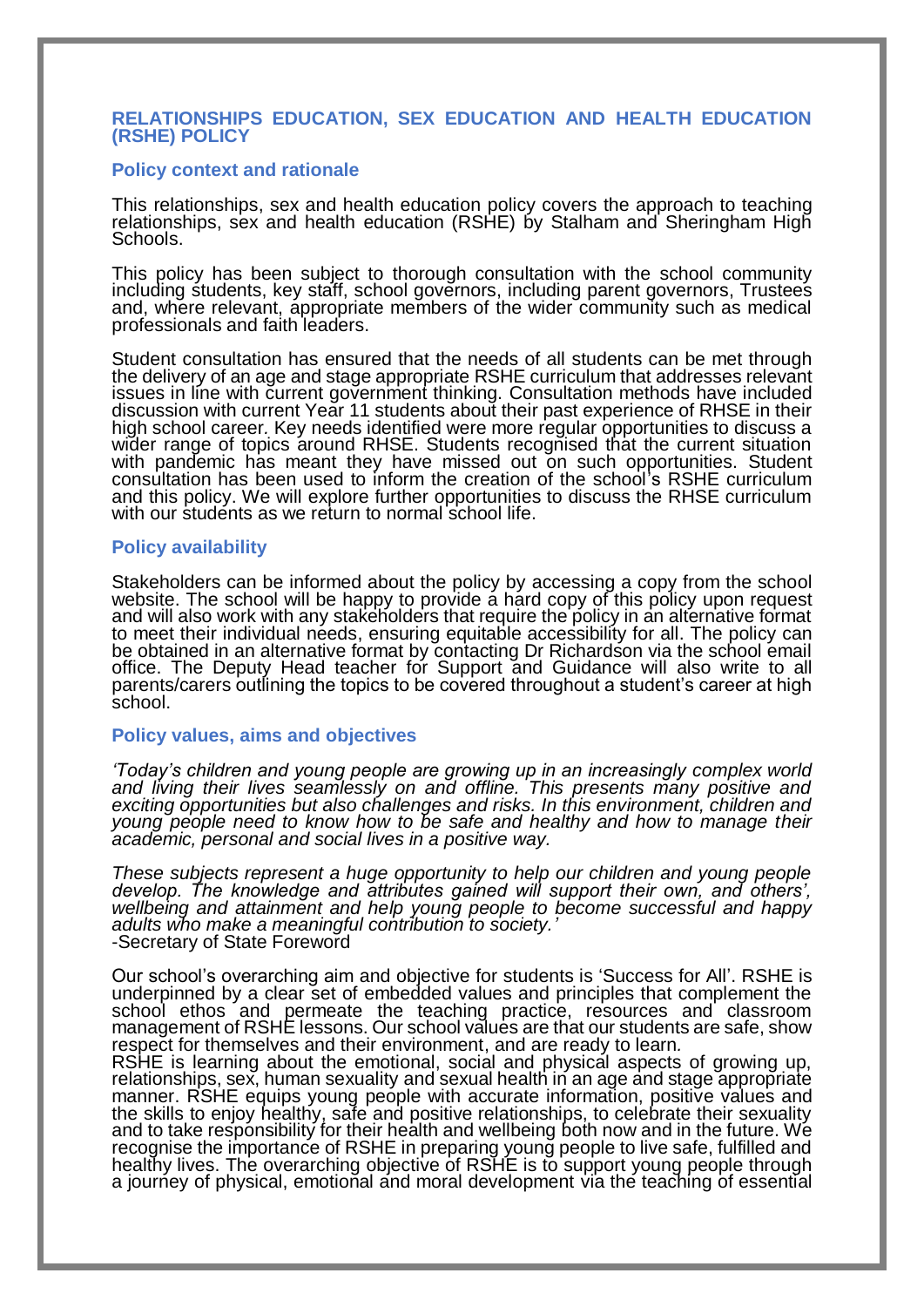knowledge, skills and values within the framework of the law and provisions of the Equality Act, 2010. At Sheringham High School and Stalham High School, we aim to develop students' values, attitudes and personal skills to enable them to make informed choices so they are ready to face all of the challenges of modern life. We want to provide students with balanced factual information about human reproduction together with consideration of the broader emotional, ethical, religious and moral dimensions of sexual and physical health to prepare them for adult life.

Effective RSHE can make a significant contribution to the development of personal skills needed by students to establish and maintain relationships. RSHE will ensure young people are encouraged to understand the importance of stable, loving relationships, respect, love and care. It also enables young people to make responsible and informed decisions about their health and wellbeing.

RSHE will be approached through evidence-based, best practice principles to ensure the highest impact on improving student health, wellbeing, safeguarding and lifelong outcomes. The following principles are based on research evidence, supported by a wide range of leading organisations including the NSPCC, Barnardo's, The Children's Society and education unions. They are also supported by a number of MPs and Lords:

# **Principles of effective RHSE**

RSHE provision at Sheringham and Stalham High Schools;

- If an identifiable part of our school curriculum, which has planned, timetabled lessons across all the Key Stages.
- Is taught by staff regularly trained in RSHE (with expert visitors invited in to enhance and supplement the programme, where appropriate).
- Works in partnership with parents and carers, informing them about what their children will be learning and how they can contribute at home.
- Delivers lessons where students feel safe and encourages participation by using a variety of teaching approaches with opportunities to develop critical thinking and relationship skills.
- Is based on reliable sources of information, including about the law and legal rights, and distinguishes between fact and opinion.
- Promotes safe, equal, caring and enjoyable relationships, and discusses reallife issues appropriate to the age and stage of students, including friendships, families, consent, relationship abuse, sexual exploitation and safe relationships online.
- Gives a positive view of human sexuality with honest and medically accurate information so that students can learn about their bodies and sexual and reproductive health in ways that are appropriate to their age and maturity.
- Gives students opportunities to reflect on their values and influences (such as from peers, media, faith and culture) that may shape their attitudes to relationships and sex and nurture respect for different views.
- Includes learning about how to get help and treatment from sources such as the School Health Service and other health and advice services including reliable information online.
- Fosters gender equality and LGBT+ (lesbian, gay, bisexual, trans) equality and challenges all forms of discrimination in RSHE lessons and in everyday school life.
- Meets the needs of all students with their diverse experiences including those with special educational needs and disabilities.
- Seeks students' views about RSHE so that teaching can be made relevant to their real lives and assessed and adapted as their needs change.

# **Entitlement and equality of opportunity**

All young people are entitled to access a broad and balanced curriculum delivered in an age and stage appropriate manner. Teachers will include a range of teaching styles and groupings to allow all students to make progress. Every student will be given opportunities to develop skills independently and in groups, enhancing their own confidence and self–esteem.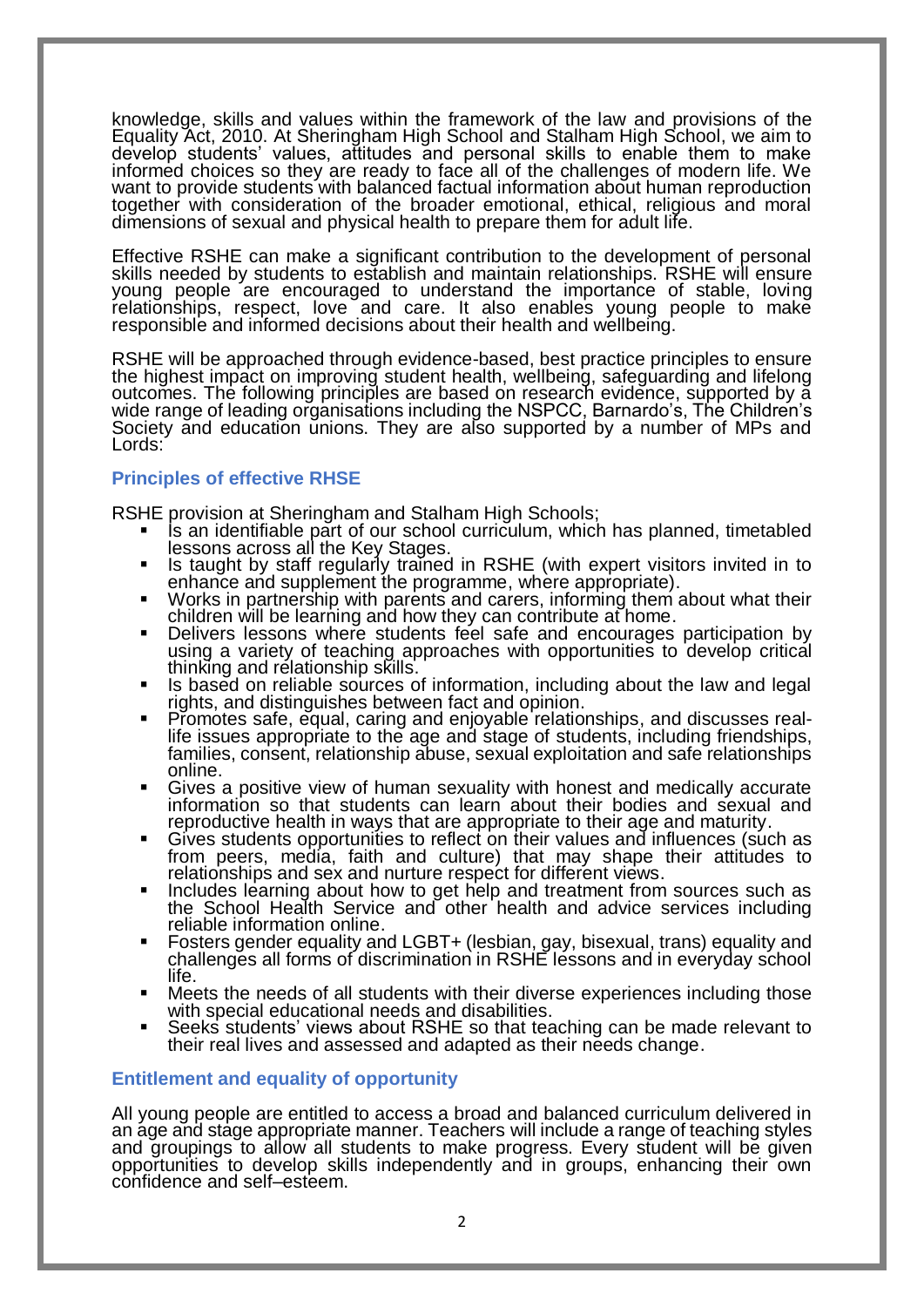We actively celebrate the diversity of our students, their families and the wider wholeschool community. RSHE will always be taught in a non-judgemental, non-biased and fully inclusive manner through clear, impartial, scientific information as well as covering the law to ensure all students have equal access to our RSHE curriculum. We do not use RSHE as a means of promoting any one form of sexual orientation over another.

Through consultation, continual assessment and regular reviews of the curriculum we ensure that we continually recognise and respect students' different abilities, levels of maturity, personal circumstances (including gender identity, faith or culture and that of their family, friends and the wider whole-school community) in accordance with the school's Equality and Information and Objectives Policy.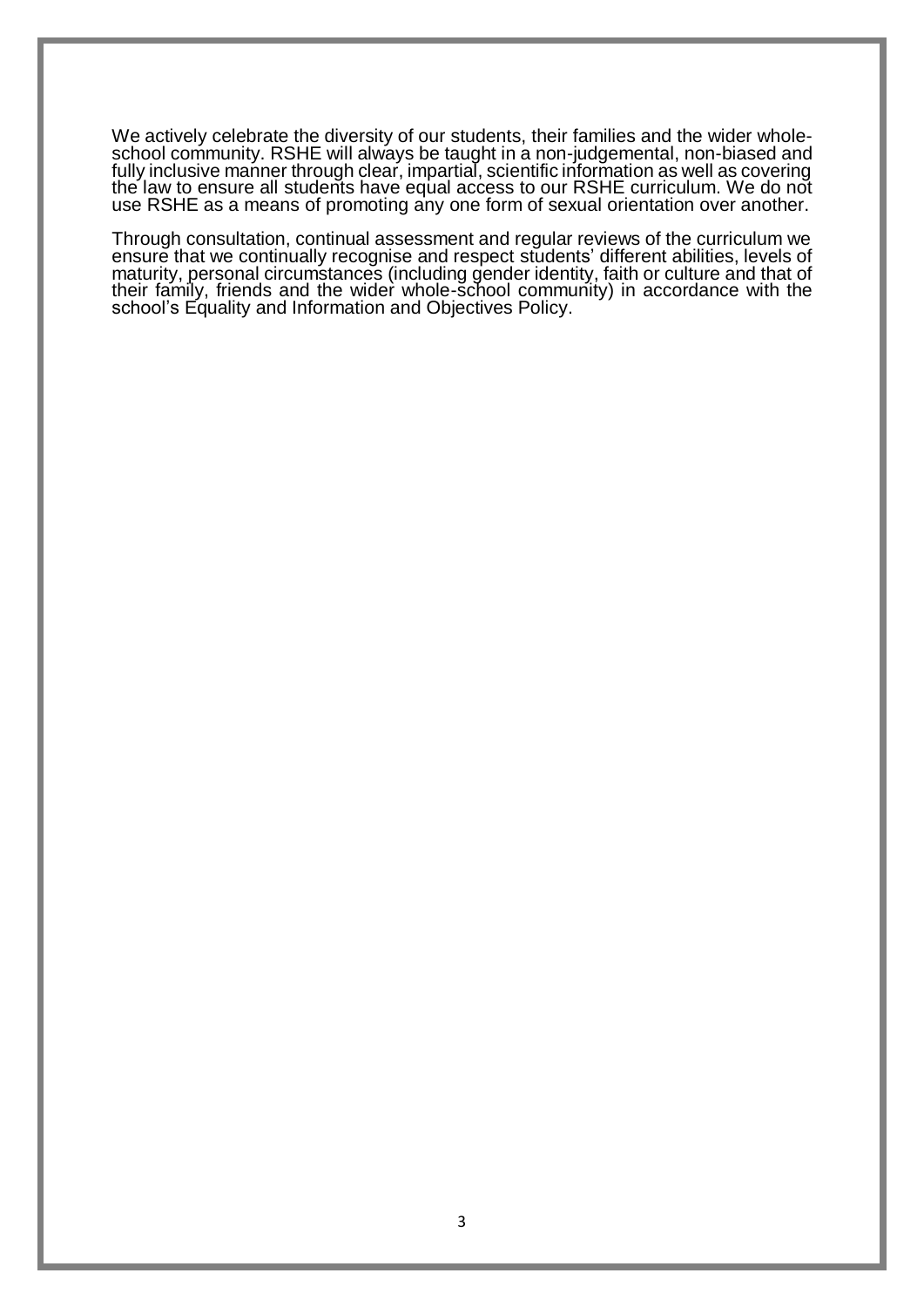# **Teaching and learning**

The Deputy Headteacher for Support and Guidance will lead the RHSE programme in liaison with the Head of the Philosophy and Ethics Department. Philosophy and Ethics teachers, members of staff who express an interest and have an expertise in an aspect of this area, members of the Student Management Team, and our Personal Advisor will teach the lessons. We will seek support from a wide range of outside agencies, such as medical staff from the local Health Centres, our local Police, the Matthew Project and our school counsellors. Other teachers in subjects such PE, Technology and Science will deliver aspects of the wider Personal Development curriculum.

All staff involved in the delivery of RSHE have received specialist training to ensure that students receive clear and consistent approaches to RSHE throughout their time at Stalham and Sheringham High Schools. We will identify training needs through our whole school evaluation processes.

We will invite visitors to contribute to the delivery of RSHE at our schools to enhance delivery of these subjects. When this happens, our school will:

- Check the visitor or visiting organisation's credentials in line with safeguarding rules.
- Ensure the teaching delivered by the visitor fits with our planned programme and our published policy.
- **Discuss the detail of how the visitor will deliver their sessions and ensure that** the content is age-appropriate and accessible for the students.
- Ask to see in advance the materials visitors will use as well as a lesson plan so that collectively we can ensure it meets the full range of students' needs (e.g. special educational needs).
- Agree how confidentiality will work in any lesson and that the visitor understands how safeguarding reports should be dealt with in line with our school's policy.
- Arrange for the visitor to be supervised/supported by a member of school staff at all times.
- Monitor and evaluate the visitor input to inform future planning.

RSHE will be taught through a range of teaching methodologies, including story-telling, drama, discussions, individual private reflection, quizzes and fact finding, value spectrums, debating, independent research and artistic presentations etc. This wide range of teaching strategies promotes engagement by all students, irrespective of preferred 'learning styles'.

# **Curriculum**

The majority of elements of the RSHE curriculum are a statutory requirement to teach to meet the latest RSHE guidance published in July 2020 and The Equalities Act 2010. RSHE will be taught through a 'spiral curriculum'. This approach means that students will gain knowledge, develop values and acquire skills gradually by re-visiting core themes to build on prior learning. RSHE will support the school's commitment to safeguard students through an age-appropriate curriculum that prepares them to live safely in the modern world.

We have detailed our intended RSHE curriculum below but this may vary in response to emerging issues and to reflect the rapidly changing world in which our students are living and learning. If this is the case, parent/carers will be provided with appropriate notice before the amended programme is delivered. Where possible, the curriculum will be complemented by themed assemblies, topic days and cross curricular links. The High School curriculum builds on the themes already covered in Primary Schools.

|                      | Relationships Education   Families and people who care for me.<br>Caring friendships.<br>Respectful relationships.<br>Online relationships.<br>Being safe. |
|----------------------|------------------------------------------------------------------------------------------------------------------------------------------------------------|
| <b>Sex Education</b> | How a baby is conceived and born.                                                                                                                          |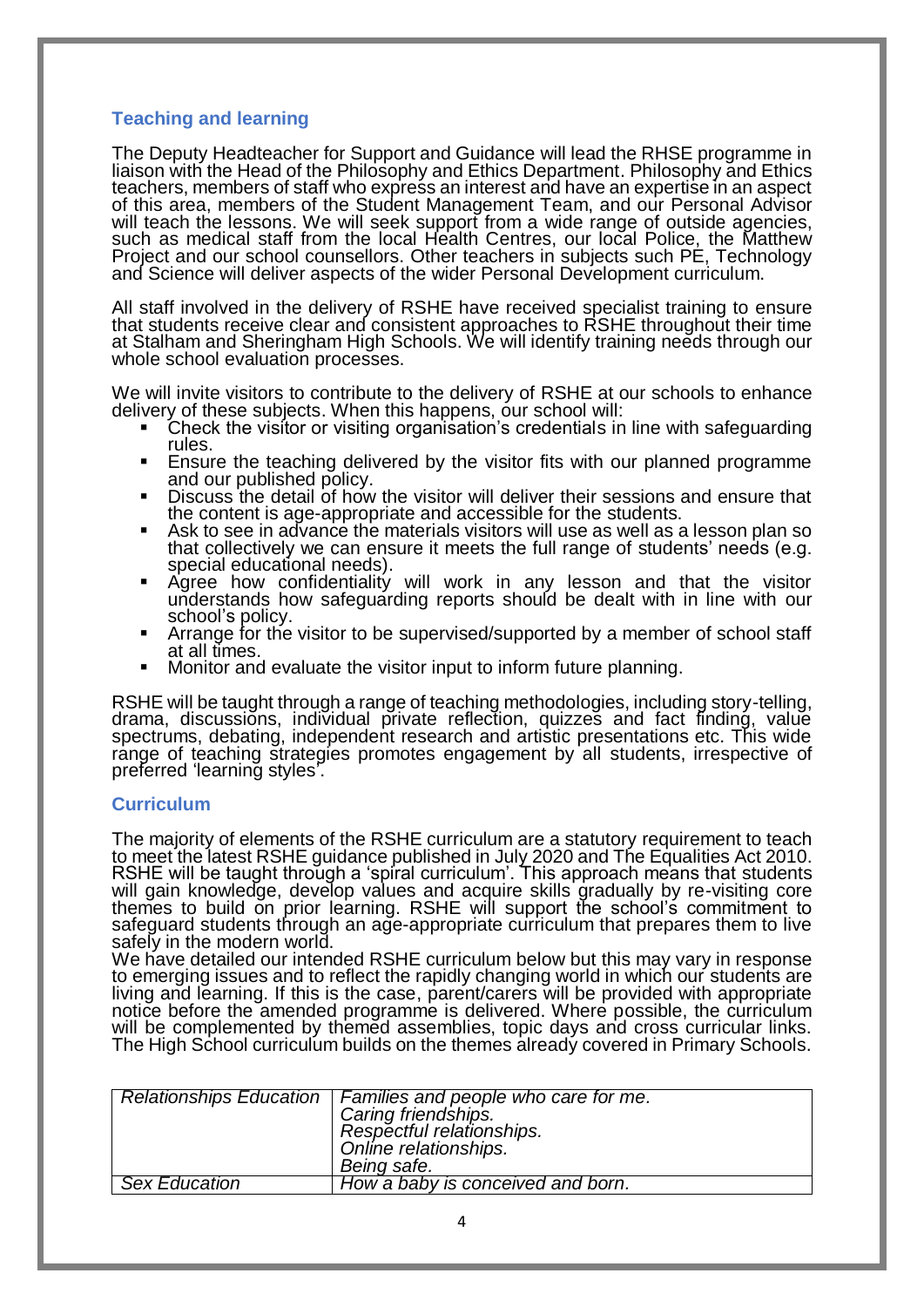| Mental wellbeing.            |
|------------------------------|
| Internet safety and harms.   |
| Physical health and fitness. |
| Healthy eating.              |
|                              |
| Drugs, alcohol and tobacco.  |
| Health and prevention.       |
| Basic first aid.             |
| Changing adolescent body.    |
|                              |

### **Assessment**

We will assess students' learning at the end of every topic as appropriate, to ensure that students are making sufficient progress to build on prior teaching and learning, and that teaching strategies and resources remain relevant and effective. Assessment activities will be implicit, forming part of a normal teaching activity to ensure that students do not feel under pressure and will include self-assessment tasks to confirm students' understanding of the topics. The evaluation of teaching and learning assessments will be shared with students and parents/carers through our normal assessment procedures.

The quality of RSHE teaching and learning will be monitored through the MER (Monitoring, Evaluation and Review) process.

# **Responding to students' questions**

There will always be sensitive and controversial issues within the subjects of RSHE. These may be a matter of age and stage appropriateness or contrasting personal beliefs including those originating from faith perspectives and culture. We believe that young people are best-educated and protected from harm when they are provided with a safe and supportive space to discuss issues openly within the framework of a class working agreement. We will provide students with an opportunity to ask questions in an open setting. We will also provide them with opportunities to raise questions anonymously. Teachers will answer questions as fully as they feel age and stage appropriate based on the level of knowledge demonstrated by students during the lesson. Teachers may delay answering a student's question if they need time to consult with a colleague or the school leadership team to construct an appropriate answer.

Teachers can refuse to answer a question that they feel is inappropriate and will never answer personal questions about their own body, personal circumstances or lifestyle choices. If a teacher does not answer a question, the student will have the reasons clearly explained and the teacher will work with the student to identify suitable sources of information where they can obtain an answer to their question. This may include encouraging the student to ask a parent/carer or trusted adult at home.

# **Confidentiality, signposting and handling disclosures**

The school's responsibility to safeguard students through a curriculum that prepares them to live safely in the modern world will remain central to our curriculum content, teaching methodologies and supporting resources.

At the beginning of RSHE teaching, the teacher and the class will establish the parameters for teaching and learning within these lessons. Teachers will discuss confidentiality so that students are clear of the limits that can be guaranteed.

Distancing techniques such as the use of characters within RSHE avoids students feeling under pressure to participate or disclose information beyond that which is appropriate or feels comfortable. This strategy makes RSHE more accessible to all students including those who may have experienced unhealthy relationships and/or abuse.

Teachers will signpost students to information relevant to the topic being taught to ensure safe sources of information, advice and guidance are provided. Teachers will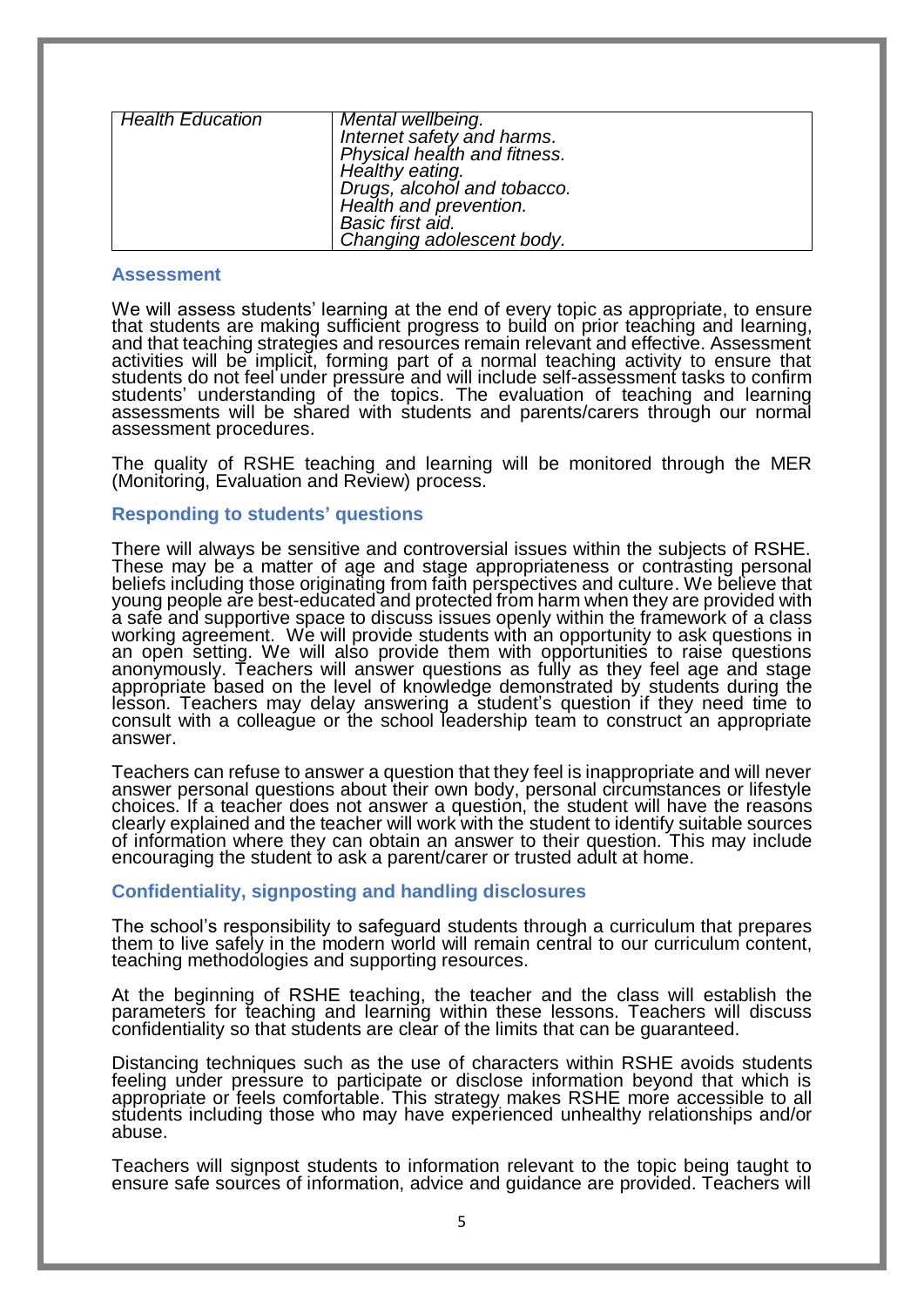also work closely with the school's support and guidance system to advise on topic coverage so that the school can be responsive to student's needs and safeguarding arrangements can be actioned efficiently if required.

Teachers will conduct RSHE lessons in a sensitive manner and in confidence. However, if a student makes a reference to being involved (or being likely to be involved) in sexual activity, then the teacher will take the reference seriously, and deal with it as a matter of child protection. Teachers will respond in a similar way if a student indicates that they may have been a victim of abuse. They will immediately inform the named person for child protection issues about their concerns. The designated safeguarding lead will then deal with the matter in line with our school's safeguarding policy.

# **Involving parents and carers**

We believe that parents/carers are the primary educators of their children in RSHE and that RSHE is most effective when it is collaboration between school and home. We, therefore, wish to build a positive and supporting relationship with parents and carers of students at our school through mutual understanding, trust and cooperation.

The school will provide information on the website for parents and carers about RSHE to ensure they are aware of the topics we will cover. We will also ensure that parents and carers have access to the resources we are using and encourage them to discuss RSHE with their children. The school also operates an open-door policy enabling parents/carers to discuss RSHE at relevant times throughout the school year.

The vast majority of RSHE is compulsory. There is no right to withdraw from Relationships Education or Health Education. Parents and carers are only able to request that their child is excused from Sex Education, taught outside of the national curriculum for science. If a parent/carer wishes their child to be excused from some or all of the non-statutory Sex Education, they should discuss this with the headteacher, making clear which aspects of the programme they do not wish their child to participate in. The head teacher will outline to parents/carers the benefits of receiving this important education and any detrimental effects that withdrawal might have on the child. This could include any social and emotional effects of being excluded as well as the likelihood of the student hearing their peers' version of what was said in the classes rather than what was directly said by the teacher (although detrimental effects may be mitigated if the parents/carers propose to deliver sex education to their child at home instead). Once a decision has been made, parents/carers must inform the school in writing stating their reasons as to why they would like their child withdrawn.

Once these discussions have taken place, except in exceptional circumstances, our school will respect a parent/carers' request to have their child excused from nonstatutory sex education up to and until three terms before the child turns 16. After that point, if the child wishes to receive sex education, rather than be withdrawn, the school should make arrangements to provide the child with sex education during one of those terms.

The school will document this process.

This process is the same for students with SEND. However, there may be exceptional circumstances where the headteacher may want to take a student's specific needs arising from their SEND into account when making this decision.

If a student is excused from sex education, the school will ensure that the student receives appropriate, purposeful education during the period of withdrawal.

# **Links to other school policies and curriculum**

This policy complements the following policies:

- Anti-bullying<br>■ E-safety
- E-safety
- Equality Information and Objectives Policy